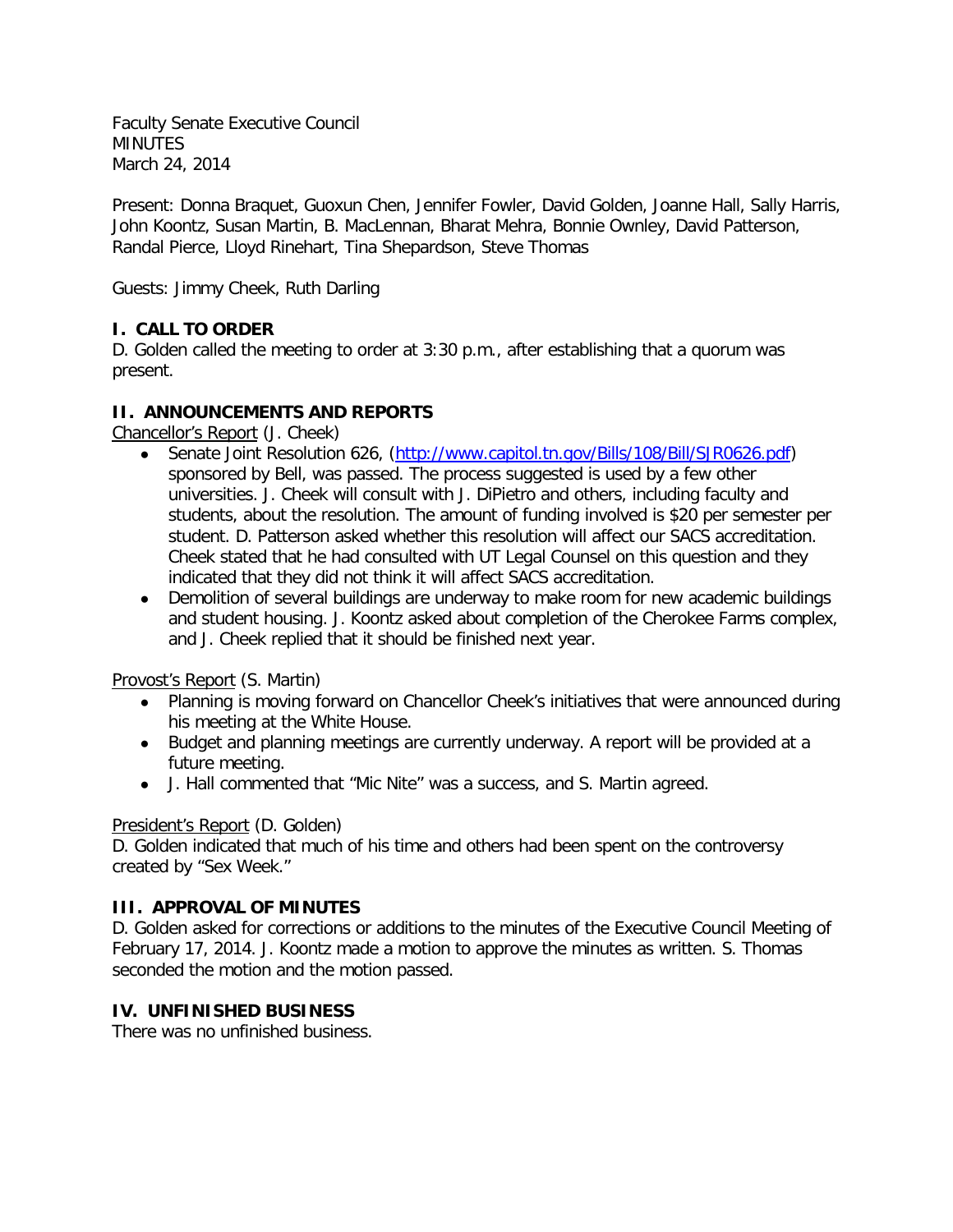## **V. REPORTS OF SPECIAL COMMITTEES**

There were no reports from special committees.

### **VI. REPORTS OF STANDING COMMITTEES**

Appeals Committee (B. MacLennan) There is one case in progress before the committee.

#### Athletics Committee (J. Koontz)

No report was available from the committee, however, J. Koontz commended Coach C. Martin for his statement in an interview that players on the Men's Basketball team would leave Raleigh, NC at 12 a.m., after the game, and they would be attending their morning classes.

Benefits and Professional Development Committee (D. Braquet) and the

Non-Tenure Track Issues Committee (S. Harris)

● Tuition Assistance Resolution (D. Braquet)

D. Braquet presented a resolution to extend the tuition assistance benefit to the children of domestic partners. S. Harris asked that language be added to the resolution to indicate that the parents would need to show proof of partnership. T. Shepardson suggested that "RESOLVED" be replaced with "BE IT RESOLVED" (occurred in two places). She also suggested that the specific language about domestic partners be reviewed so that it is compatible with related benefits resolutions. Discussion followed on whether the tuition assistance benefit was a State of Tennessee or UT benefit. D. Golden offered to bring this question to a UT systems level meeting for clarification. D. Patterson suggested that the word "agrees," as in "Faculty Senate agrees that…" be strengthened to "urges" or "strongly encourages." T. Shepardson asked what the "Benefits Advisory Group" is. Braquet responded that it is a system-wide advisory group. Shepardson suggested that the Faculty Senate Benefits and Professional Development Committee meet with that group. D. Braquet agreed and indicated that she would like to include R. Hall, the Vice Chancellor for Diversity at that meeting. A motion to support the resolution with the modifications described above was proposed. The motion passed.

• Faculty and Family Leave Policy (D. Braquet, S. Harris)

S. Harris presented a resolution calling for modifications in the Faculty and Family Leave Policy for faculty on 9-month appointments. The issues involve modifying service requirements and extending the tenure-track probationary status. The primary changes were: 1) inclusion of non-tenure-track faculty, 2) defining "family member" to include "child, parent, spouse, or domestic partner," 3) defining domestic partner, 4) and changing the number of times that faculty could have a modified duties assignment related to the arrival of a child (through birth, adoption, or foster care) from a maximum of two, to one modification for each child. S. Thomas asked for clarification in the language related to non-tenure and tenure-track faculty. S. Harris and D. Braquet will modify the resolution and D. Golden will distribute by email to Council members for a vote on the motion to approve the resolution. Update: The revised resolution was distributed by email and approved with a vote of 12 yes, 0 no, and 0 abstentions.

Budget and Planning Committee (R. Pierce) No report was available.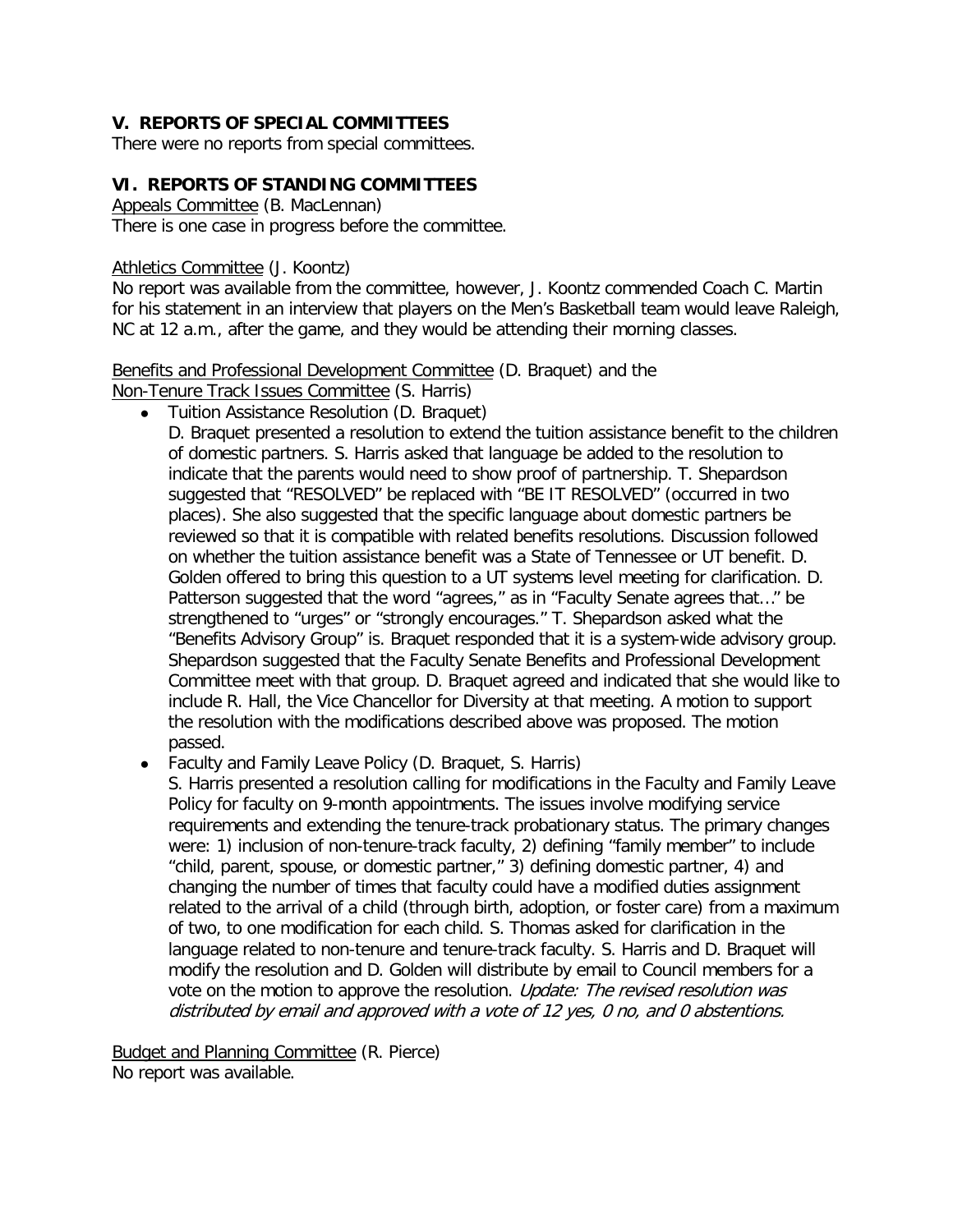Faculty Affairs Committee (J. Fowler) A meeting will be held with J. Zomchick about the Academic Freedom resolution.

Graduate Council (D. Hodges) No report was available.

### Library and Information Technology Committee (B. Mehra)

The Academic Review of the Library program has been completed. Committee members had a good meeting with the review team. The committee is working with OIT to address one of the concerns of the review team, namely minimal technology in classrooms.

#### Nominations and Appointments Committee (J. Hall)

J. Hall suggested that OIT be consulted early next year to set-up the election. The elections that went through OIT's process have gone very smoothly. The remaining caucuses should be finishing their elections this week. Regarding the President-elect position, she has spoken to five faculty who are considering it for next year, eight have said no and three are considering it for this year. All are concerned about the time commitment involved. J. Hall suggested that some duties of the President should be assigned to others to reduce the time commitment. She also stated that there is nothing in the bylaws that prevents past presidents from running for the office again. J. Koontz asked what kind of release time is available. J. Hall said that it must be negotiated with your dean. She was released from one course per semester and some committee responsibilities. D. Golden said that he was released from one course and his position as Director of Graduate Studies for his department. D. Patterson said that he was released from one course per semester and other service responsibilities. Discussion followed that the colleges/schools operate differently on this point and they may not be in compliance with their bylaws.

#### Research Council (T. Shepardson)

Council had a good meeting recently with most members attending. Several presentations were given. The research unit reviews have been organized and will be occurring this week.

#### Teaching and Learning Council (L. Rhinehart)

Council has finished evaluations for the Chancellor's Teaching and Advising Awards and submitted their recommendations.

Undergraduate Council (J. Levin) No report was available.

#### University System Relations Committee (G. Chen)

The committee is meeting with K. High to discuss proposed changes to the Hope Scholarship and the resolution on academic freedom. They are also discussing policy that international students must pay out of state tuition and same sex domestic partner benefits.

#### **VII. NEW BUSINESS**

Academic Advising: Assessment and Action Plans (Ruth Darling)

R. Darling gave a presentation on Academic Advising: 2013-2014 Initiatives. The initiatives were:

• VolVision journey to the top 25 (goal 1),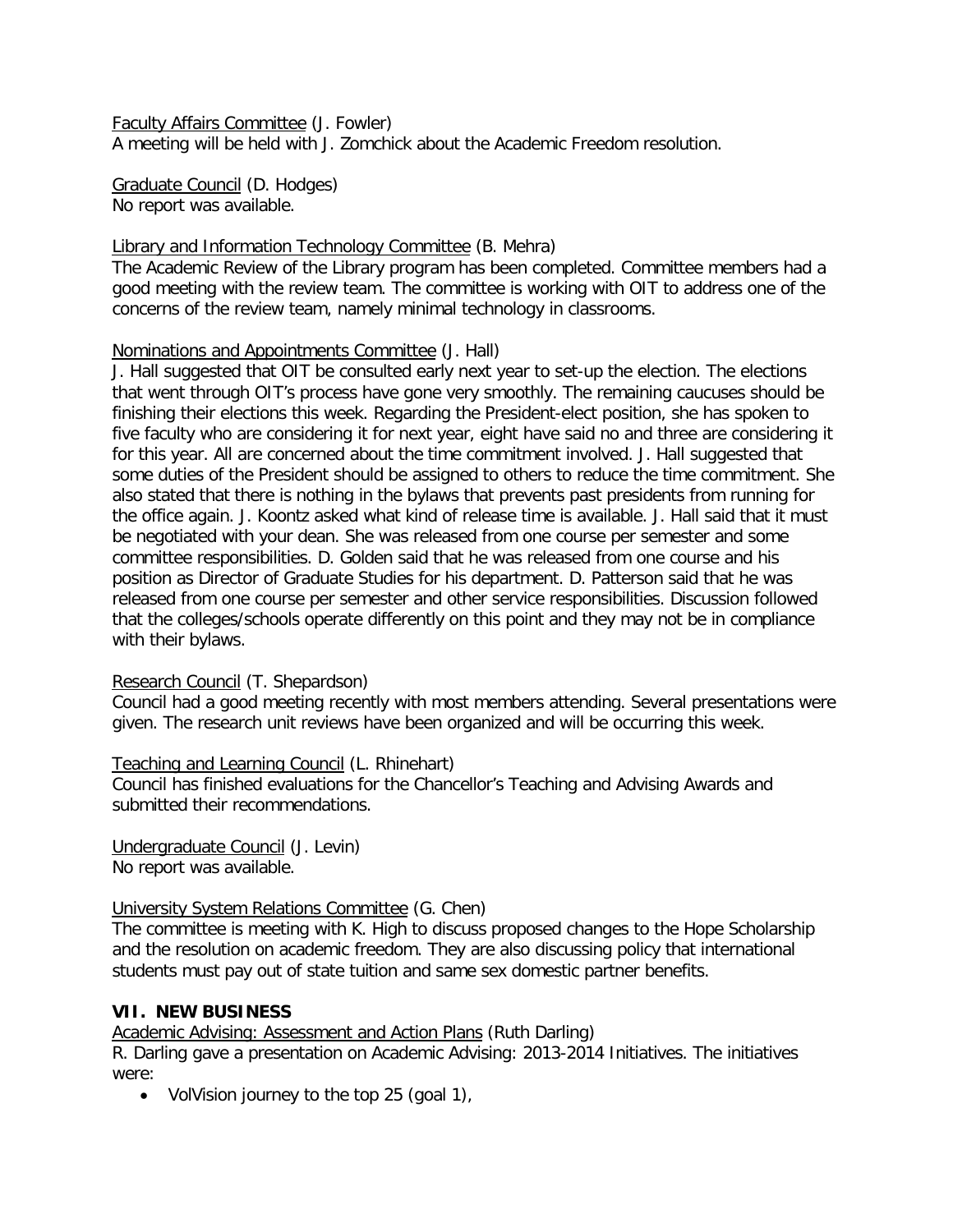- Academic Advising falls under the teaching/learning mission of the university and the teaching role of faculty, which was approved by the Faculty Senate and the UT Board of Trustees,
- Academic Advising Needs Assessment (Spring 2013) and Student Advising Needs Assessment (Spring 2014),
- Academic Advising Audit was conducted by the UT Board of Trustees. Recommendations, responses, and action plans were developed. There is continued follow-up by Audit Services (UT Board of Trustees) on progress.
- Advisor Career Path (full-time advisors) for professional advisors was needed, and
- GradesFirst: IT infrastructure that supports advising/tutoring/academic support units (on-line scheduling, shared notes, communication, Early Alert, data and reporting) has been put in place.

The purpose of the Academic Advising Audit was to assess the effectiveness of undergraduate academic advising at the University of Tennessee. Methodology included interviews, gap analysis, and advisor needs assessment. The advisor needs assessment summary was conducted by J. Morrow and G. Skolits. The needs assessment summary was focused on advisory knowledge, attitudes and behaviors. The response rate to the survey was 46%, and included faculty and professional advisors.

Recommendations from the Advisory Needs Assessment were:

- A review of advisor training is needed to address lack of knowledge and knowledge discrepancies between faculty and professional advisors,
- Specific university and college policies regarding how advising activities are valued and counted should be distributed to faculty advisors and their department chairs,
- UT's advising policing and procedure information should be distributed more widely and more often to advisors,
- Evaluative data should be collected from students from each of the nine colleges,
- A review of the written policies and procedures from the nine colleges is needed, and
- A review of national best practices and undergraduate advising models is needed every 3-5 years.

Response to the UT Audit were:

- Each college should perform a strategic analysis to determine the most appropriate advising model, based on best practic4es and desired outcomes. A college advising syllabus should be developed. An Academic Advising System Summit was held in September, 2013 to learn best practices from national experts and work on the campus plan to develop college and departmental advising syllabi.
- Each college should develop a program of advising assessment that includes performance of advisors and program success in meeting desired outcomes.
- The university should develop a campus-wide academic advisor training program, and each college should develop training specific to their departments. This would include a career path for professional advisors and development of faculty advisors based on learning outcomes and partnership with TN TLC, based on faculty response to needs assessment.

The GradesFirst Student Support System supports faculty and professional advising. Advising notes on students are shared if the student moves from one college to another. Tutoring is